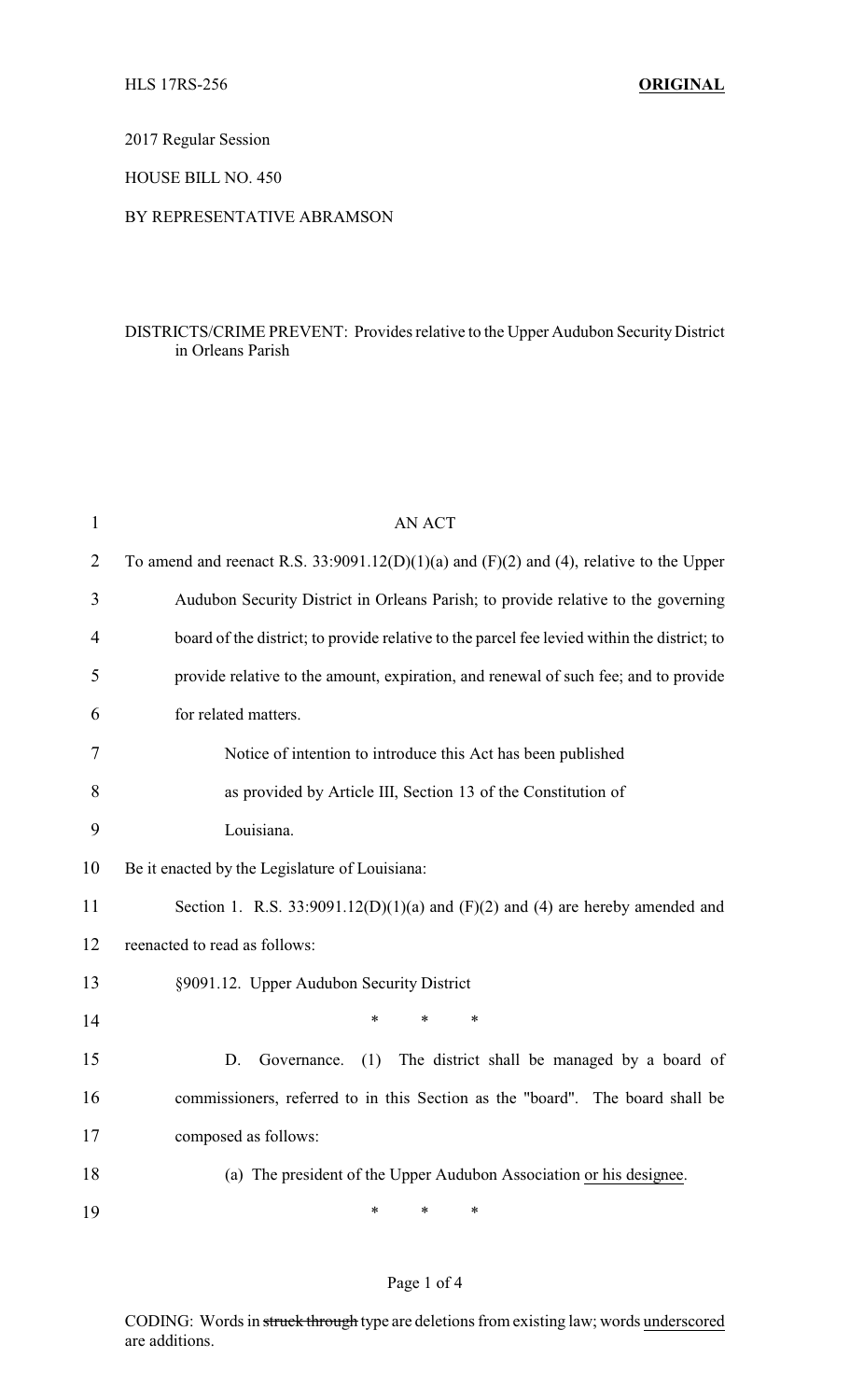| 1              | F. Parcel fee.                                                                                |  |  |
|----------------|-----------------------------------------------------------------------------------------------|--|--|
| $\overline{c}$ | ∗<br>$\ast$<br>∗                                                                              |  |  |
| 3              | (2) The amount of the fee shall be as requested by duly adopted resolution                    |  |  |
| 4              | of the board. The fee shall be a flat fee per parcel of land not to exceed five seven         |  |  |
| 5              | hundred dollars per year for each parcel.                                                     |  |  |
| 6              | *<br>*<br>∗                                                                                   |  |  |
| 7              | $(4)(a)$ A fee shall be imposed only after the question of its imposition has                 |  |  |
| 8              | been approved by a majority of registered voters of the district voting on the                |  |  |
| 9              | proposition at an election held for that purpose in accordance with the Louisiana             |  |  |
| 10             | Election Code at the same time as a regularly scheduled primary or general election           |  |  |
| 11             | in the city of New Orleans. The amount of the fee may be changed by duly adopted              |  |  |
| 12             | resolution of the board, not to exceed the maximum amount authorized by this                  |  |  |
| 13             | Subsection and approved by the voters. No other election shall be required except             |  |  |
| 14             | as provided by this Paragraph.                                                                |  |  |
| 15             | (b) The fee shall expire at the time provided in the proposition authorizing                  |  |  |
| 16             | the fee, not to exceed six years from its initial imposition, but the fee may be              |  |  |
| 17             | renewed as provided in Subparagraph(a) of this Paragraph. Any election to authorize           |  |  |
| 18             | the renewal of the fee shall be held only at the same time as the mayoral primary a           |  |  |
| 19             | regularly scheduled election for in the city of New Orleans. If renewed, the term of          |  |  |
| 20             | the imposition of the fee shall be provided in the proposition authorizing such               |  |  |
| 21             | renewal, not to exceed eight years.                                                           |  |  |
| 22             | ∗<br>∗<br>∗                                                                                   |  |  |
| 23             | Section 2. This Act shall become effective upon signature by the governor or, if not          |  |  |
| 24             | signed by the governor, upon expiration of the time for bills to become law without signature |  |  |
| 25             | by the governor, as provided by Article III, Section 18 of the Constitution of Louisiana. If  |  |  |
| 26             | vetoed by the governor and subsequently approved by the legislature, this Act shall become    |  |  |
| 27             | effective on the day following such approval.                                                 |  |  |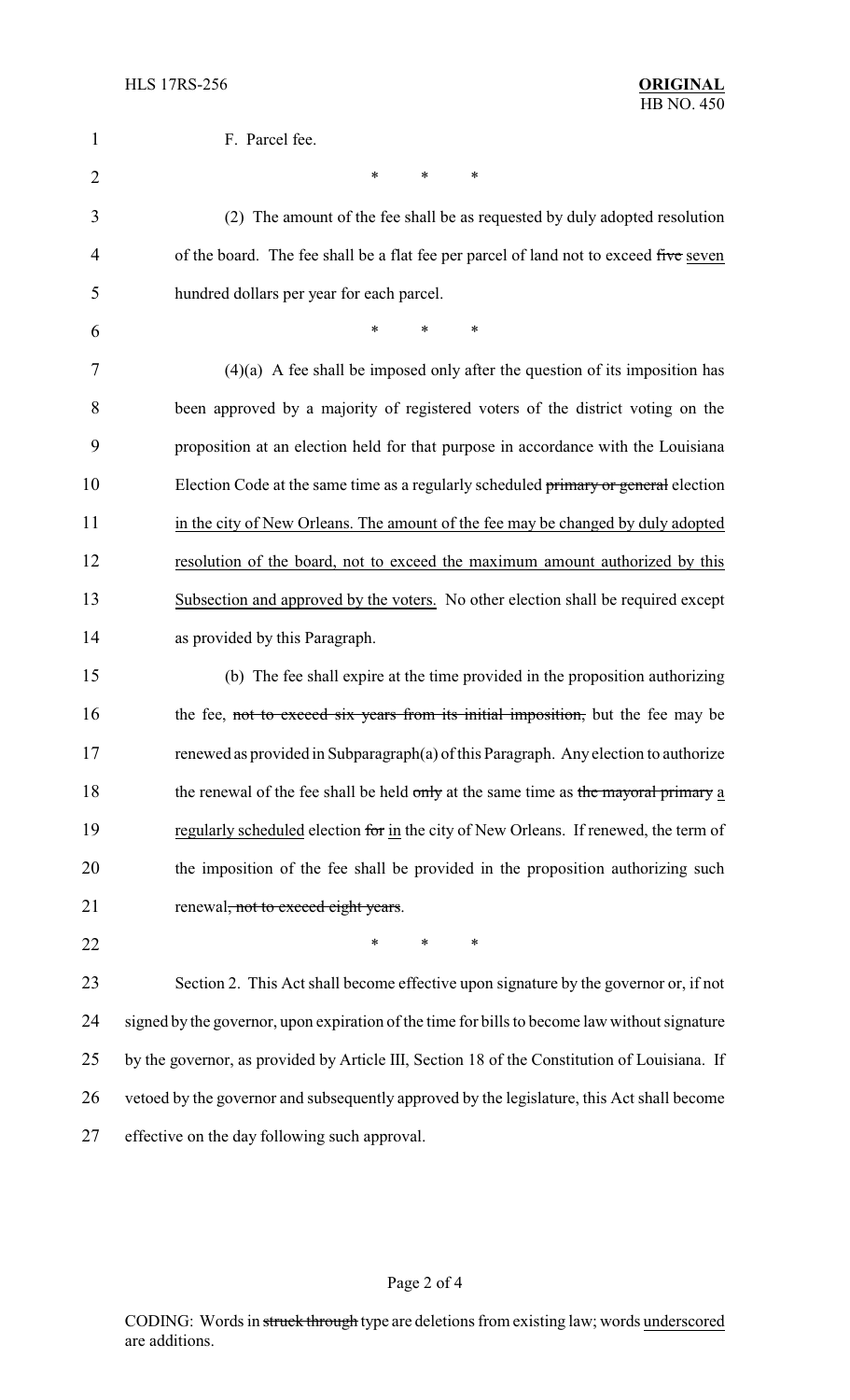#### DIGEST

The digest printed below was prepared by House Legislative Services. It constitutes no part of the legislative instrument. The keyword, one-liner, abstract, and digest do not constitute part of the law or proof or indicia of legislative intent. [R.S. 1:13(B) and 24:177(E)]

| HB 450 Original | 2017 Regular Session | Abramson |
|-----------------|----------------------|----------|
|-----------------|----------------------|----------|

**Abstract:** Relative to the Upper Audubon Security District. Provides relative to the membership of the district's governing board and the parcel fee imposed within the district.

Present law creates the Upper Audubon Security District in Orleans Parish as a political subdivision to aid in crime prevention and reduction by providing for an increase in the presence of law enforcement personnel in the district.

Present law provides that the district shall be managed by a board of commissioners. Requires all members of the board to be residents of the district. Provides that the board shall be composed as follows:

- (1) The president of the Upper Audubon Association.
- (2) Three members appointed by the board of directors of the Upper Audubon Association.
- (3) One member appointed by the member of the city council whose district encompasses the area from a list of nominations submitted by the Upper Audubon Association.
- (4) One member appointed by the state representative whose district encompasses the area from a list of nominations submitted by the Upper Audubon Association.
- (5) One member appointed by the state senator whose district encompasses the area from a list of nominations submitted by the Upper Audubon Association.

Proposed law retains present law but authorizes the president of the Upper Audubon Association to designate someone to serve for him.

Present law authorizes the governing authority of the city of New Orleans to impose a parcel fee on behalf of the district, subject to voter approval. Provides that the fee is a flat fee per parcel of land not to exceed \$500 per year for each parcel. Proposed law increases the maximum rate of the parcel fee to \$700 per year.

Proposed law provides that the governing board of the district may change the amount of the fee by duly adopted resolution of the board, not to exceed the maximum amount authorized by proposed law and approved by the voters.

Present law provides that the fee shall expire at the time provided in the proposition authorizing the fee, not to exceed six years from its initial imposition. Proposed law removes the six-year limit on the duration of the fee.

Present law authorizes renewal of the fee, subject to voter approval, and requires the election for renewal of the fee to be held only at the same time as the mayoral primary election for the city of New Orleans.

Proposed law retains present law but authorizes holding the election for renewal at any regularly scheduled election in New Orleans.

#### Page 3 of 4

CODING: Words in struck through type are deletions from existing law; words underscored are additions.